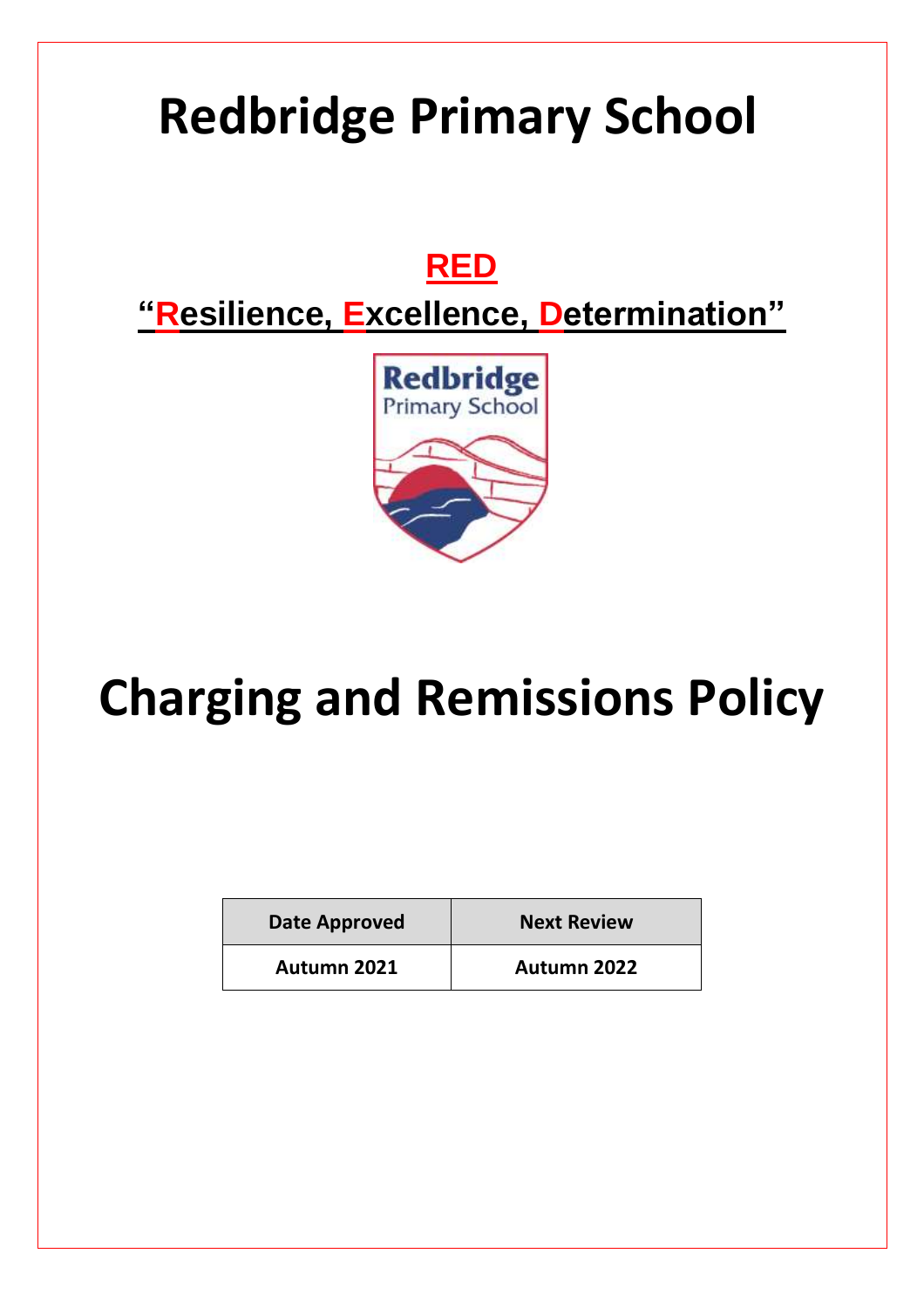# **Charging and Remissions Policy**

#### **Introduction**

The Governing Body recognises the valuable contributions that the wide range of additional activities, including clubs and educational visits can make towards pupils' personal and social education.

This policy aims to clarify what is liable for charging and what should be left for voluntary contribution. The policy follows the legislation set out in the Education Act 1996: Sections 402,450 - 458,460.

### **Voluntary Contributions**

#### **School Visits (Day)**

Voluntary contributions will be sought from parents for activities such as educational visits. All letters sent to parents publicising a particular activity will normally make it clear that voluntary contributions are being sought. It will emphasise that there is no obligation to contribute and that no pupil would be omitted from the activity because his or her parents/carers are unwilling to or unable to contribute. However, it will be made equally clear that such activities will not take place if parents/carers are reluctant to support it.

To ensure that parents/carers have adequate time to consider and arrange payment for school visits, letters are sent several weeks in advance and for more expensive trips, payment can be made in instalments. Parents/carers should also be advised that a small charge (currently £1.00 per pupil) will be added to the cost of the first trip in order to cover the insurance costs for the year.

#### **Residential Visits**

For school activities involving at least one night away from home, there will be a charge for the cost of providing board and lodging, transport and activity costs. The residential visits would not take place unless there was enough financial support. This can be paid in instalments to help families spread the cost of the trip. Assistance may be available in cases of financial hardship. Families are invited to contact the Head teacher to discuss this further.

#### **Enrichment activities in the Foundation Stage**

Voluntary contributions will be sought from parents to fund enhancements to the curriculum. A letter sent to parents publicising particular activities will explain that monthly voluntary contributions are being sought, to support the costs of resources beyond those the school normally supplies from its curriculum budget (e.g. tropical fruit salads, play dough, cookery activities etc.). It will emphasise that there is no obligation to contribute and that no pupil would be omitted from the activity because his or her parents/carers are unwilling to or unable to contribute. However, it will be made equally clear that such activities will not take place if parents/carers are reluctant to support it.

#### **Visiting theatre groups, artists and musicians.**

The delivery of the curriculum is greatly enhanced by visits from professional artists. As with school visits, voluntary contributions will be sought in order to fund these activities.

#### **Breakages and Losses**

A charge will be levied in respect of willful damage, neglect or loss of school property (including premises, furniture, equipment, books or materials), the charge will be to the cost of replacement or repair, or such lower cost as the Head teacher may decide.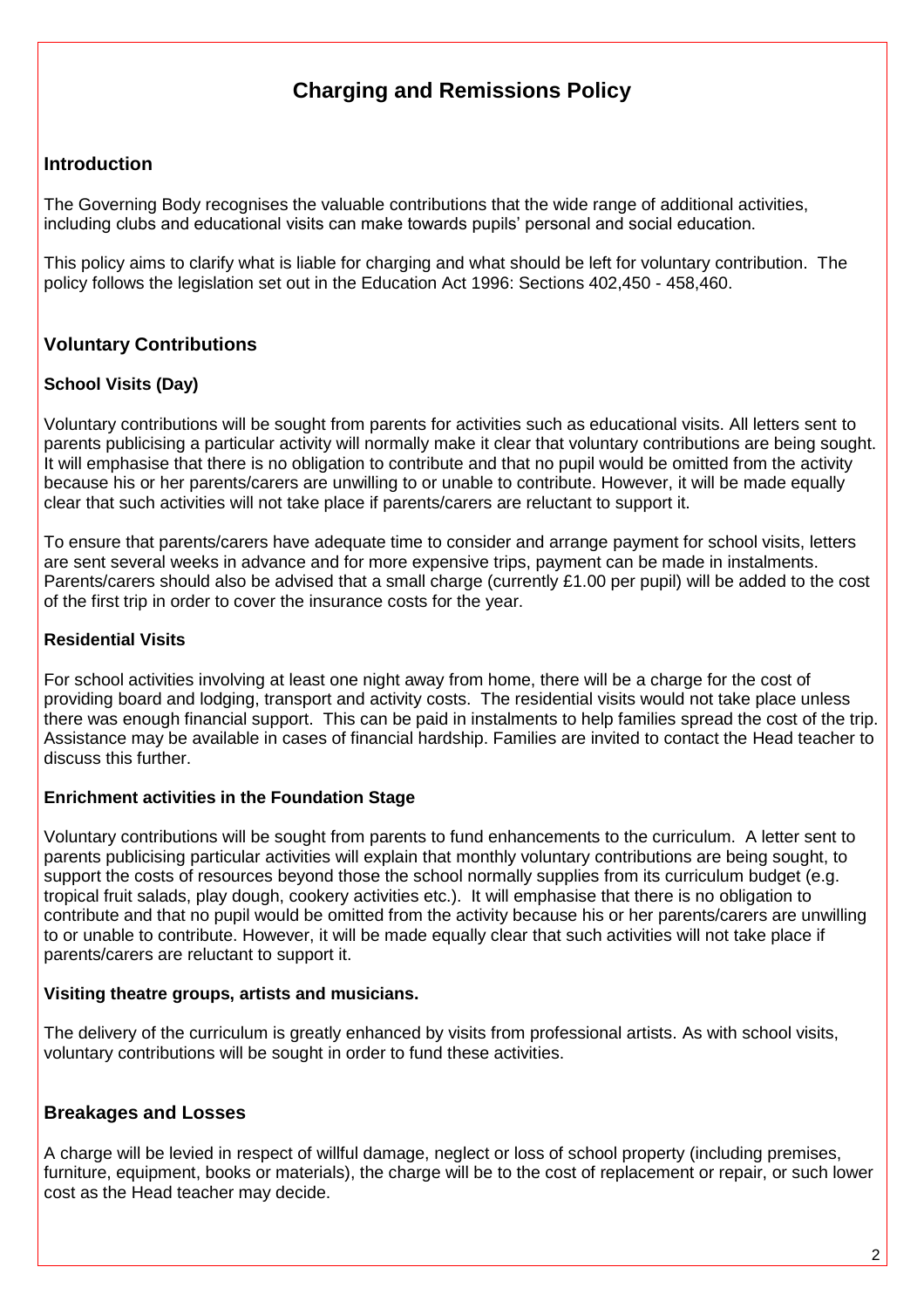A charge will be levied in respect of willful damage, neglect or loss of school property (including premises, furniture, equipment, books or materials) belonging to a third party, where the cost has been recharged to the school. The charge will be to the cost of replacement or repair, or such lower cost as the Head teacher may decide.

The loss of a classroom or school library book will be charged for. The current rate is the actual cost of the book or if the cost is unknown, £5.

# **Out of School Hours Clubs**

There are currently many out of school hours' clubs, many of these are run by the staff e.g. rugby, cricket, recorders, orchestra, choir, art and language clubs including:

- Afterschool clubs led by members of staff
- All Afterschool or lunchtime clubs led by professional coaches
- Lunchtime clubs led by members of staff
- Afterschool or lunchtime clubs related to raising attainment (booster classes or homework clubs)

Opportunities arise from time to time for the pupils to have arts or sports activities led by specialised professionals. In order to take advantage of these new experiences, the actual cost per session will be calculated and families consulted.

## **Morning and Afterschool Clubs/Extended Schools**

The school has a fixed- term agreement in place with **'**Futurestars Childcare' who provide a breakfast and afterschool childcare club. Please note the Breakfast and the After School Club is independent of Redbridge Primary School. The company have a charging policy available to parents. Therefore, related enquiries should only be addressed to Club staff and not the school.

Email: [info@futurestarschildcare.co.uk](mailto:info@futurestarschildcare.co.uk)

### **Music Tuition**

The school currently employs peripatetic music teachers from the Redbridge Music Service to teach brass, woodwind, violin and cello. Parents are invoiced directly by Music Services. Failure to pay the fees will result in the lessons being suspended. Parents of pupils who are in receipt of Income Support/Job Seekers Allowance/Working Tax Credit/Support under part VI of the Immigration and Asylum act 1999, and their family income does not exceed the maximum limit can be charged at a discounted rate. The Pupil Premium Grant will pay 50% of the tuition fees of pupils in the target group.

No charge may be made in respect of a pupil who is looked after by a local authority (within the meaning of section 22 (I) of the Children Act 1989)

The size of the teaching groups is usually two pupils per 20 minutes or 3 pupils per hour. The fees cover the cost of a termly package of lessons, working out to 10 lessons on average per term. There is no refund for lessons missed when the peripatetic teachers are undertaking examination duties at the Redbridge Music Service, as all pupils benefit from this service and there are no charges for exam fees.

The number of lessons per term may vary due to some unavoidable activities such as National Tests or some school trips, or RMS peripatetic teachers' attendance at music examinations (from which all pupils benefit). Whenever practical, the school will try to rearrange peripatetic teaching schedules and make up for missed lessons, but this is not always possible.

Instrument hire charges are under the direction of the Redbridge Music Service and parents are advised of the charges separately when they have completed their application form.